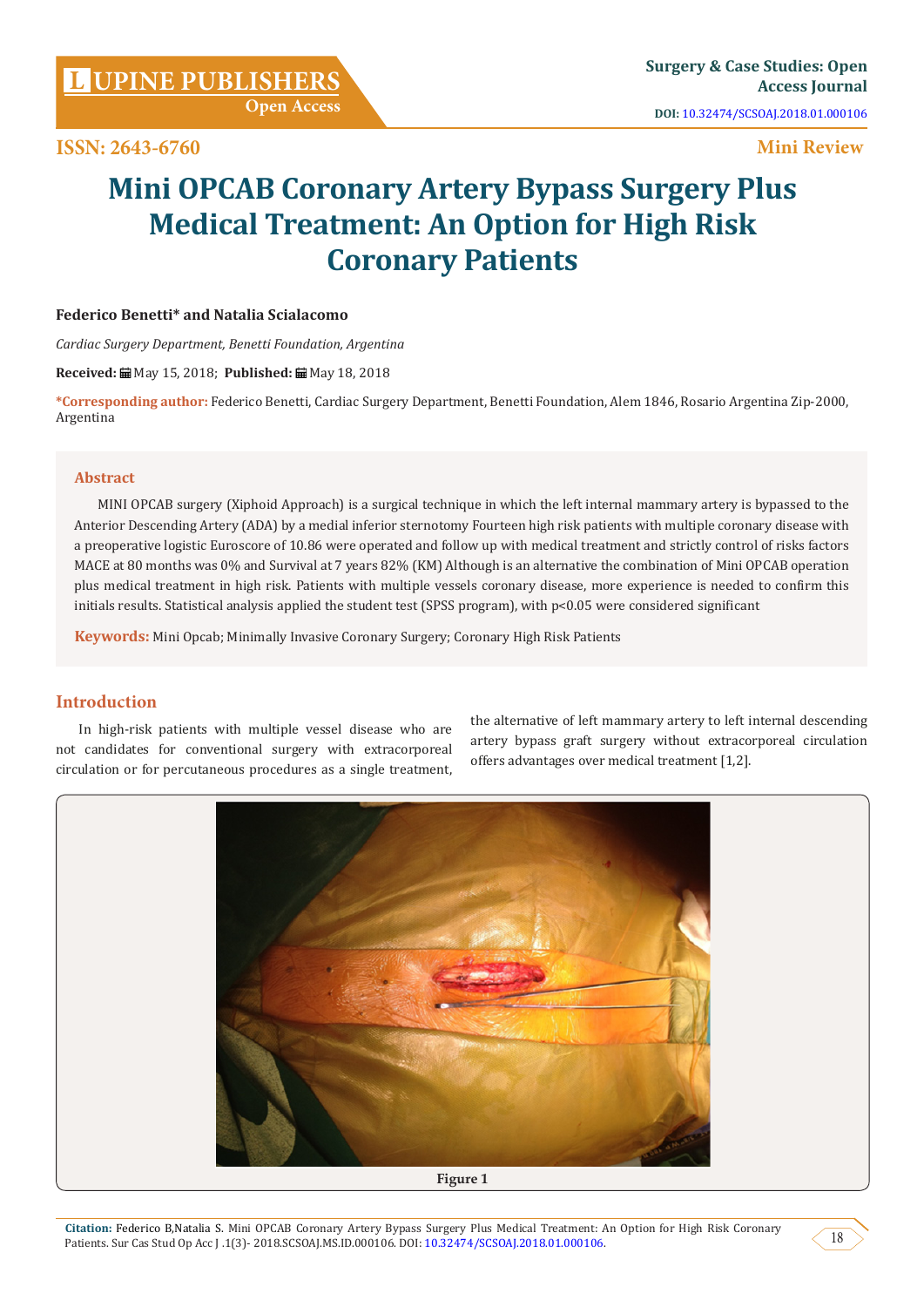

a) The MIDCAB operation

b) Is effective to treat high risk patients with multiple vessel disease. Greater long-term follow-up is necessary to clarify the indications and validate the procedure for this type of patients.

c) MINI OPCAB surgery (Xiphoid Approach) is a surgical technique in which the left internal mammary artery is bypassed to the Anterior Descending Artery (ADA) by a medial inferior sternotomy approach in the  $3<sup>rd</sup>$  or  $4<sup>th</sup>$  intercostal space, leaving intact the sternal manubrium (Figures 1 & 2). Long-term results have already been published, reaching 82% survival at 12 years (Kaplan-Meier).

d) This presentation describes the experience with this surgical technique in our institution [3,4].

## **Materials and Methods**

Fourteen high risk patients with multiple vessel coronary artery disease with mean age of 71.07 years (±9.051, 95% CI), 21% women and mean preoperative Logistic EuroSCORE of 10.68 (±5.407, 95% CI), were operated-on in the last 7 years, followed up in our institution with strict medical treatment and control of risk factors.

#### **Result**

Operative mortality in this series was 0%, the incidence of perioperative infarction was 0%, the average duration of surgery was 2 hours and 20 minutes; 10 (71%) patients were extubated in the operating room and average hospital stay was 2 days and 11 hours. Following the intervention, one patient received a stent in the right coronary artery and another in the circumflex artery

for presenting large arteries with severe lesions. In this group of patients, major adverse cardiovascular events were 0% at 80 months. Survival rate was 82% at 7 years (Kaplan-Meier); an 85-year-old woman died 5 years after surgery due to stroke.

# **Conclusion**

The combination of a MINI-OPCAB surgery for bypass of the left internal mammary artery to the left anterior descending artery [5,6] together with an adequate medical treatment and a hybrid treatment when the right coronary artery or circumflex artery are of high caliber, is a viable option for elderly and high-risk patients. More experience is needed to confirm these initial results.

## **References**

- 1. [Prestipino F, Spadaccio C, Nenna A, Sutherland FW, Beattie GW, et](https://www.ncbi.nlm.nih.gov/pubmed/26918009) [al. \(2016\) Off-pump coronary artery bypass grafting versus optimal](https://www.ncbi.nlm.nih.gov/pubmed/26918009) [medical therapy alone: effectiveness of incomplete revascularization in](https://www.ncbi.nlm.nih.gov/pubmed/26918009) [high risk patients. J Geriatr Cardiol 13\(1\): 23-30.](https://www.ncbi.nlm.nih.gov/pubmed/26918009)
- 2. [Benetti FJ \(1999\) Method for coronary artery bypass. United States](https://patents.google.com/patent/US5888247) [Patent N 5,888,247, USA.](https://patents.google.com/patent/US5888247)
- 3. [Izzat MB, Yim AP \(1997\) Minimally invasive LAD revascularisation](https://www.ncbi.nlm.nih.gov/pubmed/9464592) [in high-risk patients with three-vessel coronary artery disease. Int J](https://www.ncbi.nlm.nih.gov/pubmed/9464592) [Cardiol 62\(1\): S101-S104.](https://www.ncbi.nlm.nih.gov/pubmed/9464592)
- 4. [Benetti FJ \(2010\) MINI-off-pump coronary artery bypass graft: long](https://www.ncbi.nlm.nih.gov/pubmed/21142636)[term results. Future Cardiol 6\(6\): 791-795.](https://www.ncbi.nlm.nih.gov/pubmed/21142636)
- 5. [Kowalewski M, Suwalski P, Pawliszak W, Benetti F, Raffa GM, et al.](https://www.ncbi.nlm.nih.gov/pubmed/27521555) [\(2016\) Risk of stroke with "no-touch"- As compared to conventional](https://www.ncbi.nlm.nih.gov/pubmed/27521555) [off-pump coronary artery bypass grafting. An updated meta-analysis of](https://www.ncbi.nlm.nih.gov/pubmed/27521555) [observational studies. Int J Cardiol 222: 769- 771.](https://www.ncbi.nlm.nih.gov/pubmed/27521555)
- 6. [Zhao DF, Edelman JJ, Seco M, Bannon PG, Wilson MK, et al. \(2017\)](https://www.ncbi.nlm.nih.gov/pubmed/28231944) [Coronary artery bypass grafting with and without manipulation of the](https://www.ncbi.nlm.nih.gov/pubmed/28231944) [ascending aorta: A Network Meta-Analysis. J Am Coll Cardiol 69\(8\): 924-](https://www.ncbi.nlm.nih.gov/pubmed/28231944) [936.](https://www.ncbi.nlm.nih.gov/pubmed/28231944)

19